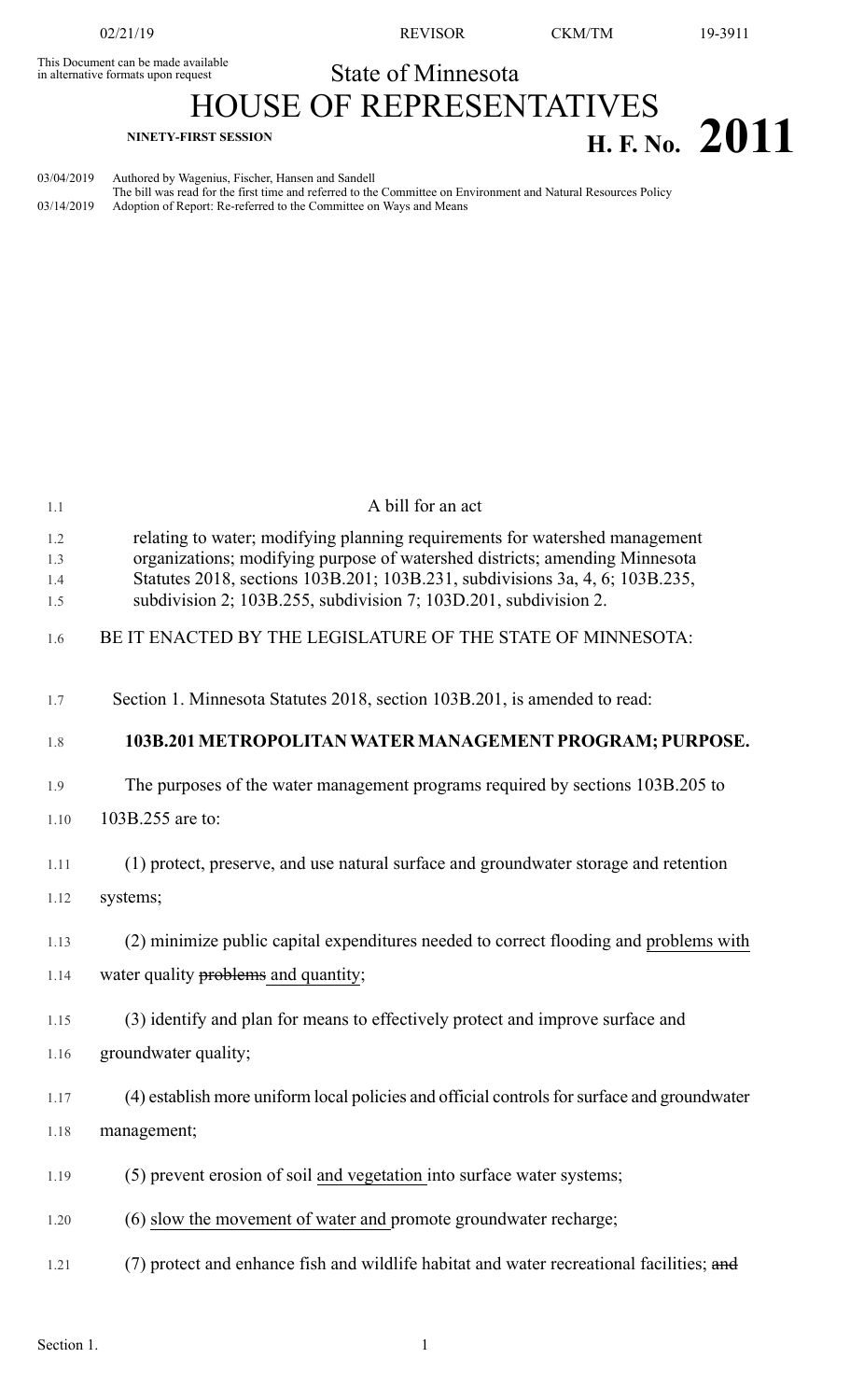|      | 02/21/19                                                                                    | <b>REVISOR</b> | <b>CKM/TM</b> | 19-3911 |
|------|---------------------------------------------------------------------------------------------|----------------|---------------|---------|
| 2.1  | (8) protect and enhance surface water and groundwater resources used for drinking           |                |               |         |
| 2.2  | water; and                                                                                  |                |               |         |
| 2.3  | $(8)(9)$ secure the other benefits associated with the proper management of surface water   |                |               |         |
| 2.4  | and groundwater.                                                                            |                |               |         |
| 2.5  | Sec. 2. Minnesota Statutes 2018, section 103B.231, subdivision 3a, is amended to read:      |                |               |         |
| 2.6  | Subd. 3a. Priority schedule. (a) The Board of Water and Soil Resources in consultation      |                |               |         |
| 2.7  | with the state review agencies and the Metropolitan Council may develop a priority schedule |                |               |         |
| 2.8  | for the revision of plans required under this chapter.                                      |                |               |         |
| 2.9  | (b) The prioritization should be based on but not be limited to status of current plan,     |                |               |         |
| 2.10 | scheduled revision dates, anticipated growth and development, existing and potential        |                |               |         |
| 2.11 | problems, and regional water quality goals and priorities for water quality and quantity.   |                |               |         |
| 2.12 | (c) The schedule will be used by the Board of Water and Soil Resources in consultation      |                |               |         |
| 2.13 | with the state review agencies and the Metropolitan Council to direct watershed management  |                |               |         |
| 2.14 | organizations of when they will be required to revise their plans.                          |                |               |         |
| 2.15 | (d) In the event that a plan expires prior to notification from the Board of Water and      |                |               |         |

2.16 Soil Resources under this section, the existing plan, authorities, and official controls of a 2.17 watershed management organization shall remain in full force and effect until a revision is 2.18 approved.

2.19 (e) Watershed management organizations submitting plans and draft plan amendments 2.20 for review prior to the board's priority review schedule, may proceed to adopt and implement 2.21 the plan revisions without formal board approval if the board fails to adjust its priority 2.22 review schedule for plan review, and commence its statutory review process within 45 days 2.23 of submittal of the plan revision or amendment.

2.24 Sec. 3. Minnesota Statutes 2018, section 103B.231, subdivision 4, is amended to read:

2.25 Subd. 4. **General standards.** (a) The watershed management plan must specify the 2.26 period covered by the plan and must extend at least five years but no more than ten years 2.27 from the date the board approves the plan. Plans that contain revision dates inconsistent 2.28 with this section must comply with that date, provided it is not more than ten years beyond 2.29 the date of board approval.

2.30 (b) The plan must be reviewed for consistency with an adopted county groundwater 2.31 plan, and revised to the degree necessary to become compliant with the groundwater plan 2.32 no later than two years after adoption by the county. A one-year extension may be granted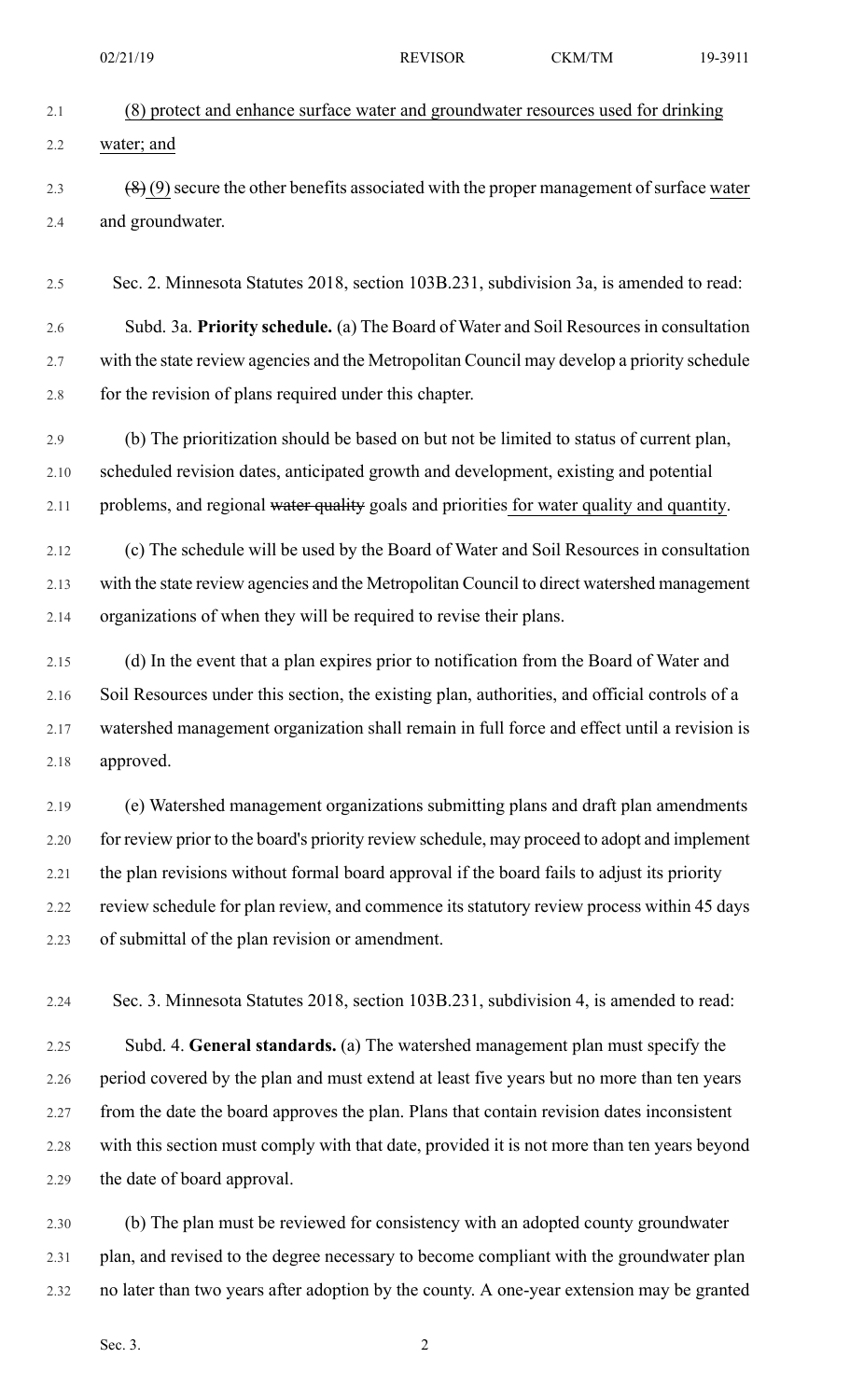3.1 by the board. Upon the request of a watershed management organization, the county shall 3.2 provide a written statement that:

3.3 (1) identifies any substantial inconsistencies between the watershed plan and the 3.4 groundwater plan and any substantial adverse effects of the watershed plan on the 3.5 groundwater plan; and

3.6 (2) evaluates, estimates the cost of, and recommends alternatives for amending the 3.7 watershed plan to rectify any substantial inconsistencies and adverse effects.; and

## 3.8 (3) provides recommendations to improve groundwater quality and quantity and storm 3.9 water management from high rainfall events.

3.10 (c) The plan shall contain the elements required by subdivision 6. Each element shall 3.11 be set out in the degree of detail and prescription necessary to accomplish the purposes of 3.12 sections 103B.205 to 103B.255, considering the character of existing and anticipated physical 3.13 and hydrogeologic conditions, land use, and development and the severity of existing and 3.14 anticipated water management problems in the watershed.

3.15 (d) Existing plans of a watershed management organization shall remain in force and 3.16 effect until amended or superseded by plans adopted under sections 103B.205 to 103B.255.

3.17 (e) Watershed management organizations shall coordinate their planning activities with 3.18 contiguous watershed management organizations and counties conducting water planning 3.19 and implementation under sections 103B.101 and 103B.301 to 103B.355.

3.20 Sec. 4. Minnesota Statutes 2018, section 103B.231, subdivision 6, is amended to read:

3.21 Subd. 6. **Contents.** (a) The plan shall must:

3.22 (1) describe the existing physical environment, land use, and development in the area 3.23 and the environment, land use, and development proposed in existing local and metropolitan 3.24 comprehensive plans;

3.25 (2) present information on the hydrologic system and its components, including drainage 3.26 systems previously constructed under chapter 103E, and existing and potential problems 3.27 related thereto;

3.28 (3) state objectives and policies, including management principles, alternatives and 3.29 modifications, surface water and groundwater quality, groundwater recharge goals, and 3.30 protection of natural characteristics;

3.31 (4) set forth a management plan, including the hydrologic and water quality conditions 3.32 that will be sought and significant opportunities for improvement;

Sec. 4.  $\qquad \qquad \qquad$  3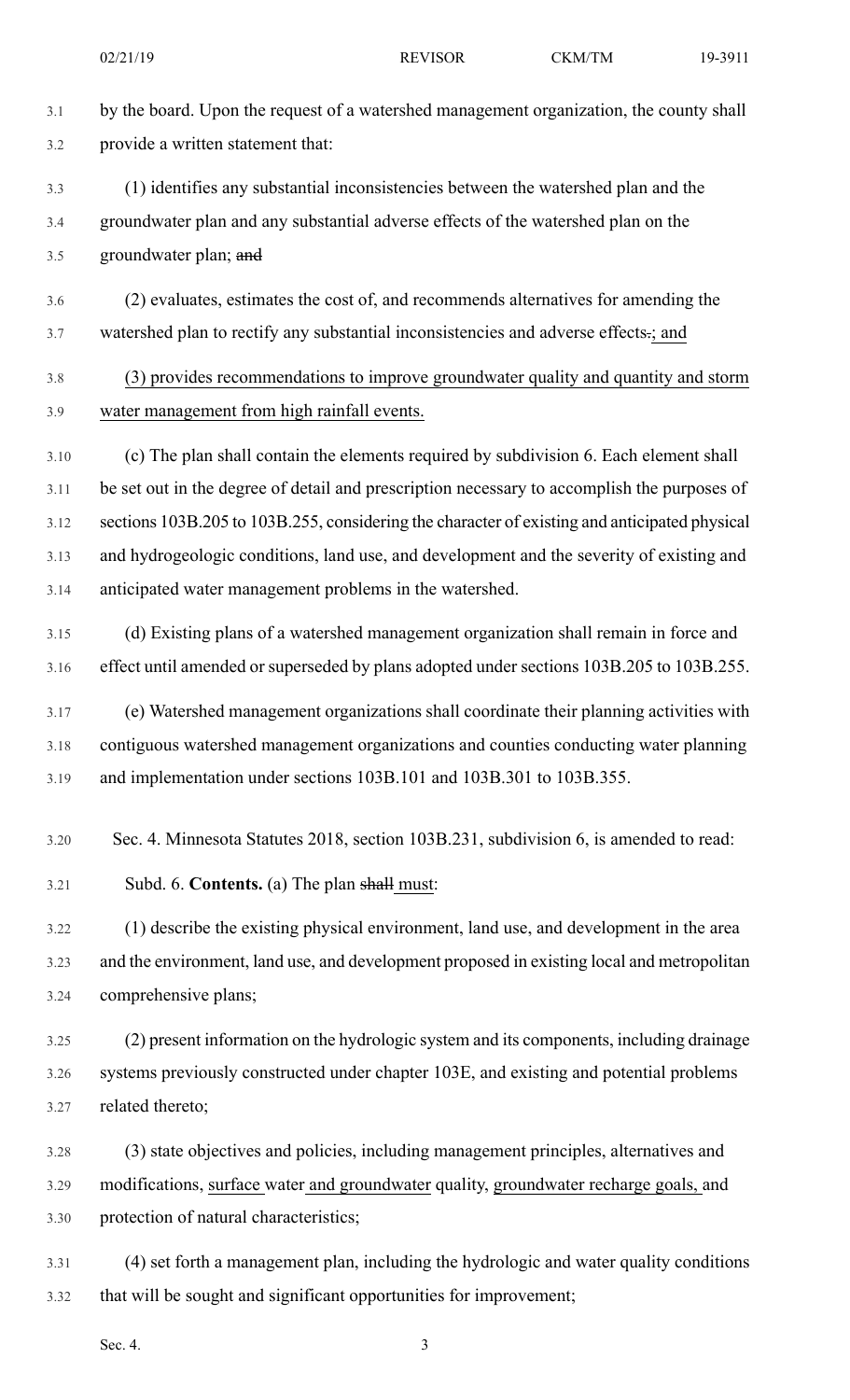4.1 (5) describe the effect of the plan on existing drainage systems; 4.2 (6) identify high priority areas for wetland preservation, enhancement, restoration, and 4.3 establishment and describe any conflicts with wetlands and land use in these areas; 4.4 (7) describe conflicts between the watershed plan and existing plans of local government 4.5 units; 4.6 (8) identify actions and improvements necessary to manage high rainfall events; 4.7  $(8)(9)$  set forth an implementation program consistent with the management plan, which 4.8 includes a capital improvement program and standards and schedules for amending the 4.9 comprehensive plans and official controls of local government units in the watershed to 4.10 bring about conformance with the watershed plan; and 4.11  $(9)$  (10) set out procedures and timelines for amending the plan. 4.12 (b) The board shall adopt rules to establish standards and requirements for amendments 4.13 to watershed plans. The rules must include: 4.14 (1) performance standards for the watershed plans, which may distinguish between plans 4.15 for urban areas and rural areas; 4.16 (2) minimum requirements for the content of watershed plans and plan amendments, 4.17 including public participation process requirements for amendment and implementation of 4.18 watershed plans; 4.19 (3) standards for the content of capital improvement programs to implement watershed 4.20 plans, including a requirement that capital improvement programs identify structural and 4.21 nonstructural alternatives that would lessen capital expenditures; and 4.22 (4) how watershed plans are to specify the nature of the official controls required to be 4.23 adopted by the local units of government, including uniform erosion control, storm water 4.24 retention, and wetland protection ordinances in the metropolitan area. 4.25 Sec. 5. Minnesota Statutes 2018, section 103B.235, subdivision 2, is amended to read: 4.26 Subd. 2. **Contents.** (a) Each local plan, in the degree of detail required in the watershed 4.27 plan, shall: 4.28 (1) describe existing and proposed physical environment and land use; 4.29 (2) define drainage areas and the volumes, rates, and paths of storm water runoff; 4.30 (3) identify areas and elevations for storm water storage adequate to meet performance 4.31 standards and groundwater recharge goals established in the watershed plan; 02/21/19 REVISOR CKM/TM 19-3911

Sec. 5.  $\qquad \qquad \text{4}$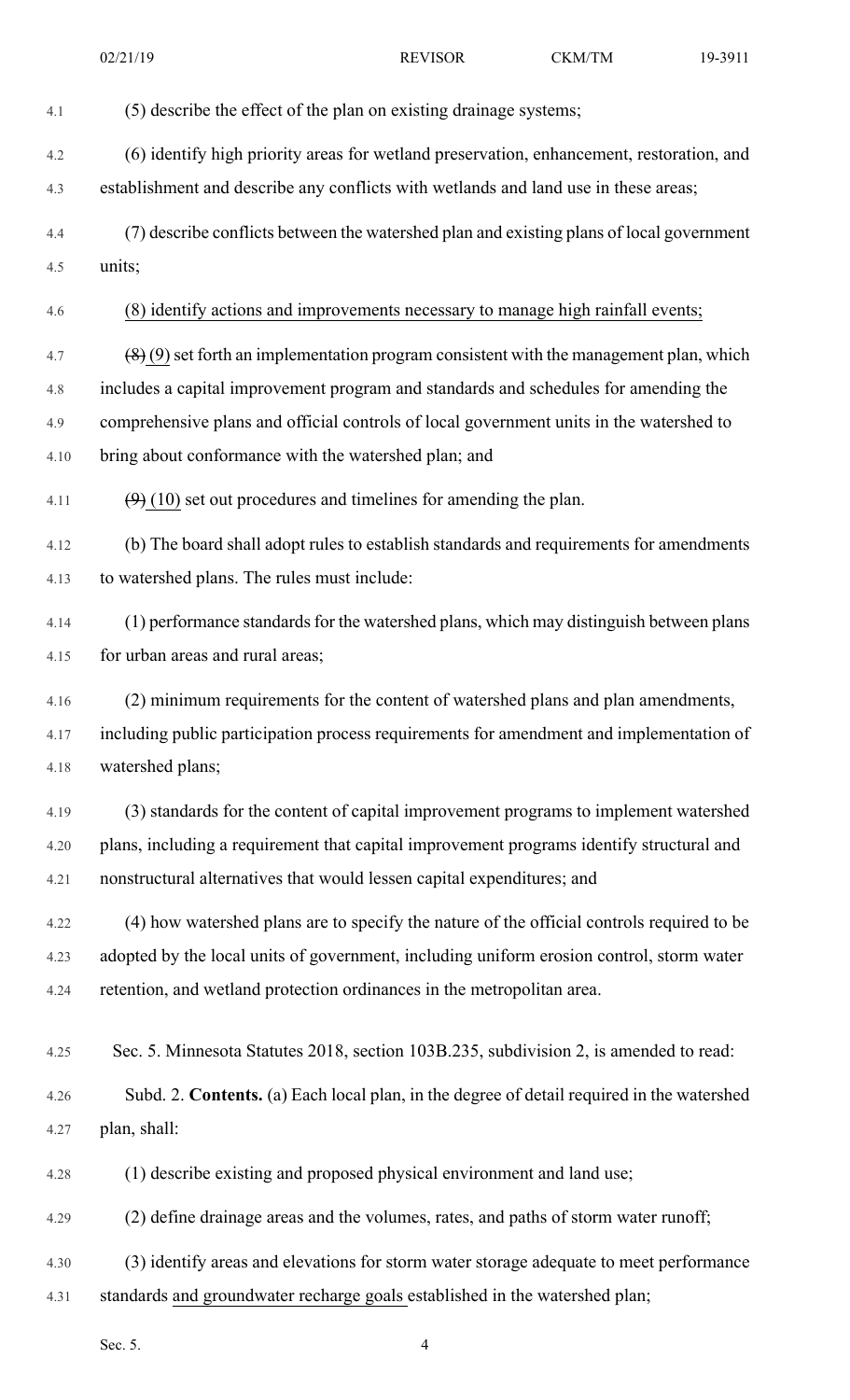| 5.1  | (4) define water quality and water quality protection methods adequate to meet                   |
|------|--------------------------------------------------------------------------------------------------|
| 5.2  | performance standards established in the watershed plan;                                         |
| 5.3  | (5) identify regulated areas; and                                                                |
| 5.4  | (6) set forth an implementation program, including a description of official controls and,       |
| 5.5  | as appropriate, a capital improvement program.                                                   |
| 5.6  | (b) The Board of Water and Soil Resources shall adopt rules establishing minimum local           |
| 5.7  | plan standards and a model environmental management ordinance for use by local                   |
| 5.8  | government units in implementing local water plans. The standards apply to plan amendments       |
| 5.9  | made to conform to changes in the watershed plans that are adopted under the board rules         |
| 5.10 | required by section 103B.231, subdivision 6.                                                     |
| 5.11 | Sec. 6. Minnesota Statutes 2018, section 103B.255, subdivision 7, is amended to read:            |
| 5.12 | Subd. 7. Contents. A groundwater plan must:                                                      |
| 5.13 | $(1)$ cover the entire area within the county;                                                   |
| 5.14 | (2) describe existing and expected changes to the physical environment, land use, and            |
| 5.15 | development in the county;                                                                       |
| 5.16 | (3) summarize available information about the groundwater and related resources in the           |
| 5.17 | county, including existing and potential distribution, availability, quality, recharge rates,    |
| 5.18 | and use;                                                                                         |
| 5.19 | (4) state the goals, objectives, scope, and priorities of groundwater protection in the          |
| 5.20 | county, including goals to slow the movement of water to improve water quality and increase      |
| 5.21 | groundwater recharge;                                                                            |
| 5.22 | (5) contain standards, criteria, and guidelines for the protection of groundwater from           |
| 5.23 | pollution and for various types of land uses in environmentally sensitive areas, critical areas, |
| 5.24 | or previously contaminated areas;                                                                |
| 5.25 | (6) describe relationships and possible conflicts between the groundwater plan and the           |
| 5.26 | plans of other counties, local government units, and watershed management organizations          |
| 5.27 | in the affected groundwater system;                                                              |
| 5.28 | (7) set forth standards, guidelines, and official controls for implementation of the plan        |
| 5.29 | by watershed management organizations and local units of government; and                         |
| 5.30 | (8) include procedures and timelines for amending the groundwater plan.                          |
|      |                                                                                                  |